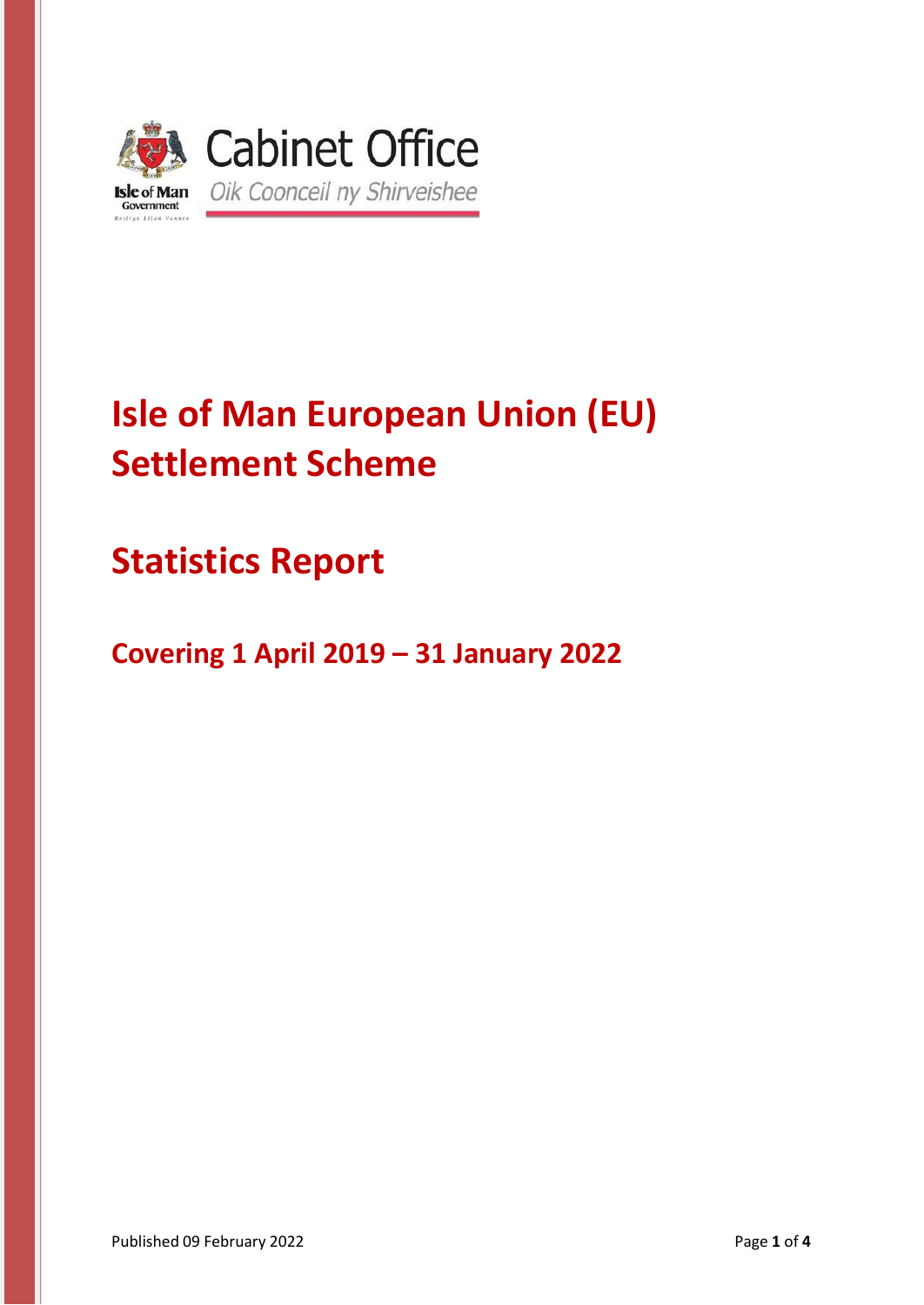### About the Isle of Man EU Settlement Scheme

The Isle of Man European Union (EU) Settlement Scheme enables EU, European Economic Area (EEA) and Swiss citizens and their families, resident in the Isle of Man, to obtain an immigration status under the Isle of Man Immigration Rules.

The Isle of Man EU Settlement Scheme commenced on 30 March 2019.

The Isle of Man EU Settlement Scheme is set out in Appendix EU to the Isle of Man immigration rules. Those who apply will be granted an immigration status of either **indefinite leave to enter or remain** or **limited leave to enter or remain**.

There is no charge for an application under the Isle of Man EU Settlement Scheme.

30 June 2021 signalled the end of the grace period that allowed EU, EEA and Swiss citizens and their family members who were resident in the Isle of Man before 1 January 2021 to make an application to preserve their right to live, work, study, and access free healthcare and benefits in the Isle of Man and UK after 30 June 2021.

The EU Settlement Scheme has made provision for late applications to be made by EU, EEA and Swiss citizens and their family who can show they have reasonable grounds for missing the deadline.

Non-exhaustive caseworker guidance has been published by the UK Government, which will be followed by the Isle of Man. It sets out a wide range of circumstances, which would constitute reasonable grounds, including, but not limited to, the following:

- where a parent, guardian or Local Authority has failed to apply on behalf of a child
- where a person has or had a serious medical condition, which meant they were unable to apply by the relevant deadline
- where someone is a victim of modern slavery or is in an abusive relationship
- where someone is isolated, vulnerable or did not have the digital skills to access the application process
- where a person was unable to apply by the relevant deadline for compelling practical or compassionate reasons – including in light of the coronavirus pandemic

More information on making a late application can be found on the UK [Government website.](https://www.gov.uk/government/publications/eu-settlement-scheme-information-for-late-applicants/eu-settlement-scheme-information-for-late-applicants)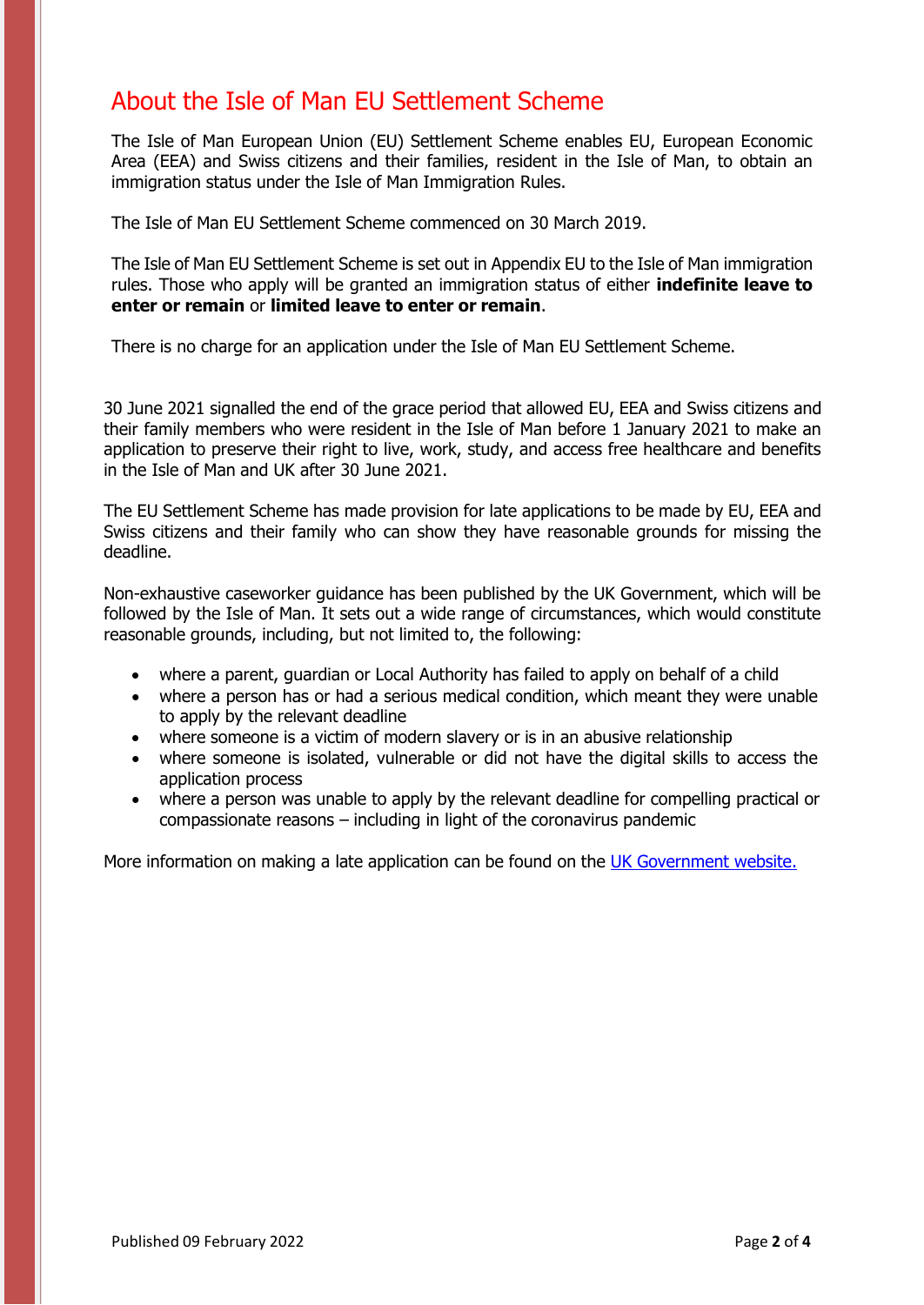#### **Table 1:**

This table sets out the number of applications received by the Isle of Man Immigration Service for the Isle of Man EU Settlement Scheme

| <b>Month</b>  | <b>Volume</b>  |
|---------------|----------------|
| Apr-19        | 48             |
| <b>May-19</b> | 13             |
| Jun-19        | 25             |
| Jul-19        | 42             |
| Aug-19        | 114            |
| $Sep-19$      | 399            |
| Oct-19        | 539            |
| <b>Nov-19</b> | 131            |
| Dec-19        | 110            |
| Jan-20        | 219            |
| Feb-20        | 137            |
| Mar-20        | 77             |
| Apr-20        | 5              |
| May-20        | $\overline{2}$ |
| Jun-20        | 42             |
| <b>Jul-20</b> | 95             |
| Aug-20        | 68             |
| Sep-20        | 80             |
| Oct-20        | 95             |
| <b>Nov-20</b> | 122            |
| <b>Dec-20</b> | 189            |
| $Jan-21$      | 20             |
| Feb-21        | 44             |
| Mar-21        | 17             |
| Apr-21        | 80             |
| May-21        | 103            |
| Jun-21        | 239            |
| Jul-21        | 39             |
| Aug-21        | 12             |
| $Sep-21$      | $\overline{7}$ |
| $Oct-21$      | 10             |
| <b>Nov-21</b> | 10             |
| Dec-21        | 6              |
| Jan-22        | 15             |
| <b>Total</b>  | 3174           |